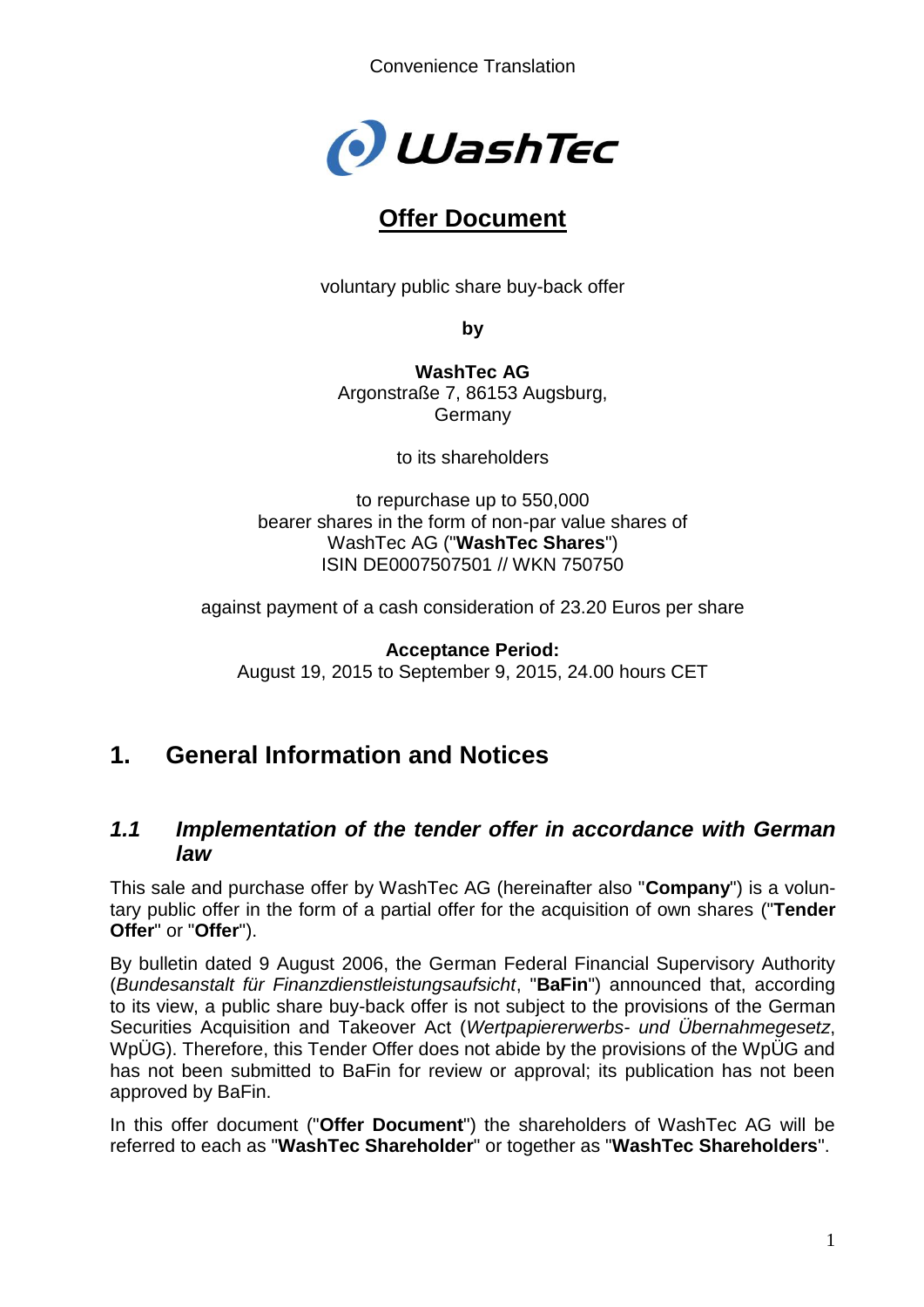This Tender Offer is submitted exclusively in accordance with the laws of the Federal Republic of Germany and in compliance with certain applicable provisions of the U.S. Securities Exchange Act 1934 as amended. It is not envisaged or intended to submit or publish this Offer under the terms of legal provisions of any jurisdictions other than the Federal Republic of Germany or the United States of America. The same applies for any public advertising of the Offer under the legal provisions of any jurisdictions other than the Federal Republic of Germany or the United States of America. As a result, WashTec Shareholders cannot rely upon the application of other foreign laws for investor protection.

## *1.2 Publication of the Offer Document*

The Offer Document is in the German language and will be published on the Company's website at [www.washtec.de](http://www.washtec.de/) and in the Federal Gazette (*Bundesanzeiger*). Additionally, a non-binding English convenience translation will be published on the Company's website at [www.washtec.de.](http://www.washtec.de/)

### *1.3 Distribution and acceptance of the Offer outside the Federal Republic of Germany or the United States of America*

This Tender Offer is addressed to all domestic and foreign WashTec Shareholders.

WashTec Shareholders whose residence, registered office, or usual place of residence is located outside the Federal Republic of Germany should note that outside the Federal Republic of Germany or the United States of America this Offer Document does not constitute a public tender offer pursuant to the laws of their respective country. Wash-Tec Shareholders intending to accept the Offer outside the Federal Republic of Germany or the United States of America are requested to observe the following statements.

The publication, delivery, distribution or dissemination of this Offer Document, a summary or other description of the terms contained in the Offer Document or other informational documents on the Offer may be subject to the provisions of (in particular restrictions pursuant to) jurisdictions other than those of the Federal Republic of Germany or the United States of America. A publication pursuant to the laws and regulations of jurisdictions other than those of the Federal Republic of Germany or the United States is not intended.

The acceptance of the Offer outside the Federal Republic of Germany or the United States of America may be subject to the laws of jurisdictions other than the Federal Republic of Germany or the United States of America. Persons who obtain possession of the Offer Document outside the Federal Republic of Germany or the United States of America or who wish to accept the Offer and fall within the scope of securities law provisions other than those of the Federal Republic of Germany or the United States of America are requested to obtain information on and comply with these securities laws.

Insofar as any of the custodian credit institutions or custodian financial services institutions resident in the Federal Republic of Germany or a German branch of custodian credit institutions or custodian financial services institution ("**Custodian Bank**") has information and circulation obligations towards its customers in connection with the Offer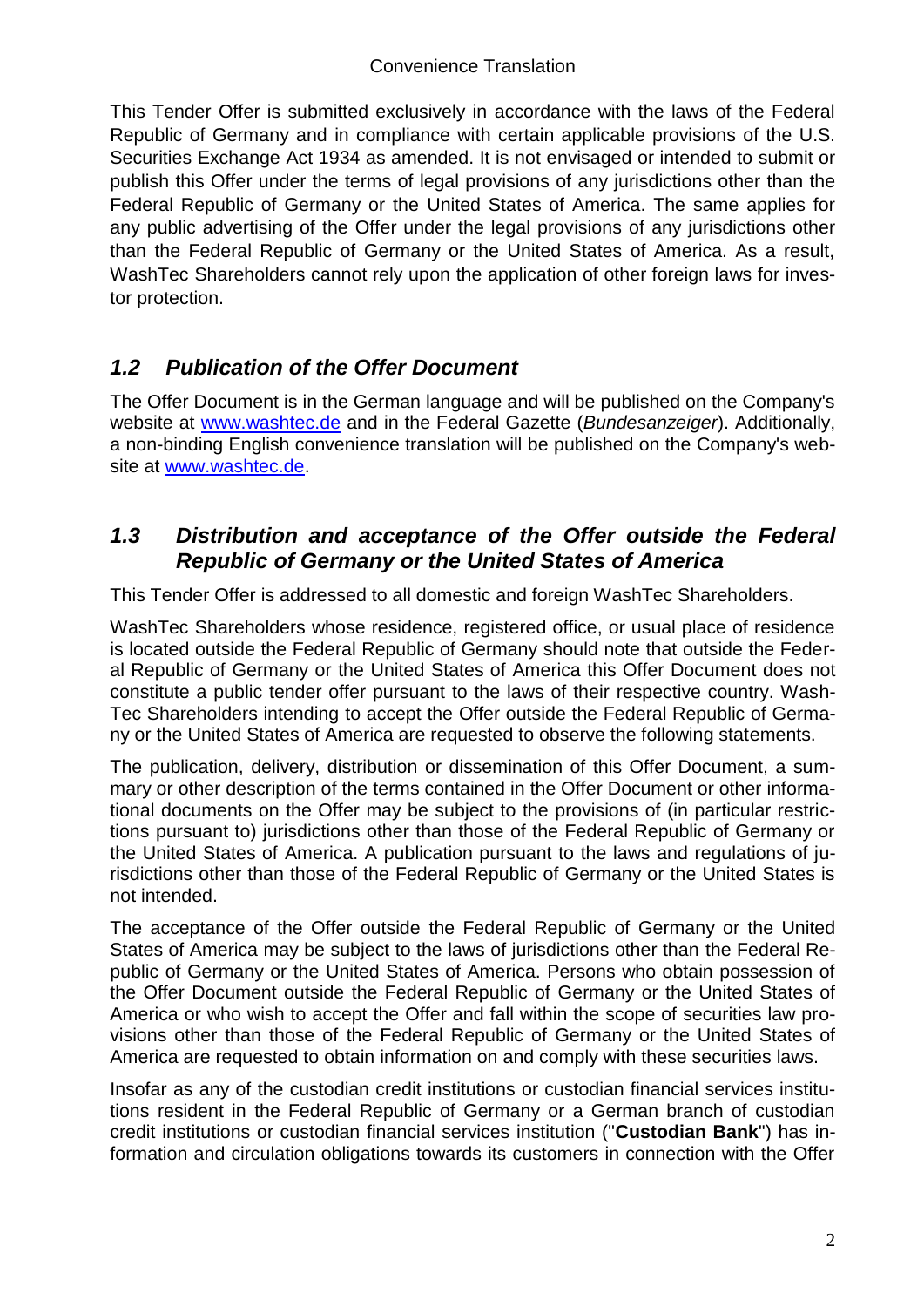resulting from legal provisions applicable to the respective relationship with the customers, the Custodian Banks are responsible for independently examining the impact of foreign jurisdictions on such obligations.

The Company does not assume any responsibility whatsoever for ensuring that the publication, delivery, distribution or dissemination of the Offer Document and/or the Offer outside the Federal Republic of Germany or the United States of America complies with the provisions of legal systems outside the Federal Republic of Germany or the United States of America. Furthermore, the Company does not warrant that the acceptance of the Offer outside the Federal Republic of Germany or the United States of America is in compliance with the relevant applicable legal provisions. Any responsibility of the Company for third parties' non-compliance with foreign regulations is expressly excluded.

## *1.4 Ad Hoc Announcement of the decision to make the Offer*

The Company has published its decision to make the Offer on August 14, 2015 in accordance with section 15 German Securities Trading Act (*Wertpapierhandelsgesetz*, WpHG). The publication of the announcement is available on the Company's website at [www.washtec.de](http://www.washtec.de/) under "Investor Relations".

## *1.5 Status of the information contained in this Offer Document*

Unless otherwise expressly indicated, all statements, opinions, intentions and forwardlooking statements contained in the Offer Document are based on the information and plans available and are made on the basis of certain assumptions of the Company at the time of publication of the Offer Document. These could change in the future and are subject to uncertainties and risks. Unless required by law, the Company will not update this Offer Document.

# **2. Public share buy-back offer**

# *2.1 Subject matter of the Offer*

WashTec AG hereby offers to all WashTec Shareholders to repurchase on the terms and conditions set forth in this Offer Document up to 550,000 bearer shares in the form of non-par value shares, each representing a proportionate amount of the Company's share capital of approx. 2.86 Euros per share of WashTec AG (ISIN DE0007507501 // WKN 750750), including all ancillary rights and undistributed dividends at a price of

23.20 Euros (in words: twenty-three Euros and twenty Cents) per share of WashTec AG.

The Tender Offer is limited to a total of 550,000 WashTec Shares. At the time of the publication of the Offer Document, this corresponds to approx. 3.94 % of the share capi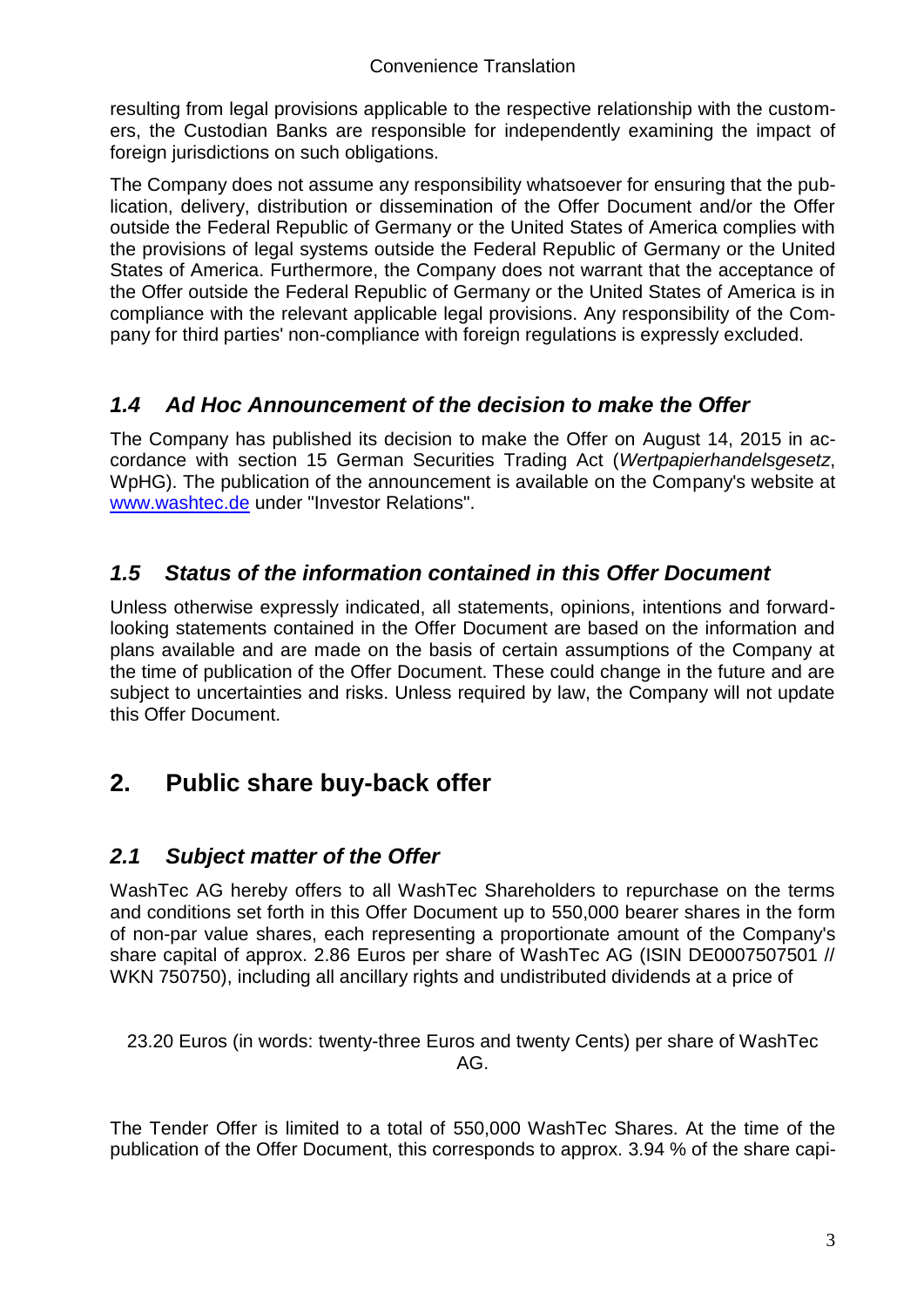tal of the Company, consisting of 13,976,970 bearer shares in the form of non-par value shares in the total amount of 40,000,000 Euros. This Offer is a partial offer. If more than 550,000 shares are tendered into the Offer, the acceptance declarations must be considered *pro rata*. The allotment procedure is described under Section 3.5 of the Offer Document.

## *2.2 Beginning and end of the Acceptance Period*

The period of acceptance of the Offer begins on the first day after the publication of the Offer Document in the Federal Gazette (*Bundesanzeiger*) and on the Company's website [\(www.washtec.de\)](http://www.washtec.de/) on August 19, 2015 and ends on September 9, 2015, 24.00 hours CET. In the following, this period will be referred to as "**Acceptance Period**".

Until three business days before the end of the Acceptance Period (i.e. until September 4, 2015, 24.00 hours) the Offer can be amended according to Section 2.3 of the Offer Document. In the event of an amendment, the Acceptance Period is extended by one week ("**Extended Acceptance Period**") and ends on September 16, 2015, 24.00 hours.

The provisions of the WpÜG do **not** apply to the Offer. Accordingly, the legal provisions of the WpÜG regarding the extension of the Acceptance Period are not applicable. The Company reserves the right to extend the Acceptance Period. The Company will publish any extension of the Acceptance Period without delay in the Federal Gazette (*Bundesanzeiger*) and on the Company's website [\(www.washtec.de\)](http://www.washtec.de/). In order to be valid, an extension of the Acceptance Period must be published before the end of the Acceptance Period.

## *2.3 Amendment to the Offer, conditions and approvals*

If, following the publication of a public purchase offer or public invitation to submit offers for sale, there are considerable deviations between the stock exchange price of the Company's shares and the purchase price offered or the limits of the offered purchase price spread, then the offer/invitation to submit offers for sale can be adjusted. In such cases, the adjusted purchase price may not exceed or fall below the average stock exchange price of the Company's shares in the closing action of the XETRA trading system (or that of a comparable successor system) on the Frankfurt Stock Exchange by more than 15% during the last five trading days prior to the public announcement of any adjustment.

In all other respects, the Offer and the sale and purchase agreements which become effective upon acceptance of this Offer are unconditional. Official approval or clearance is not required.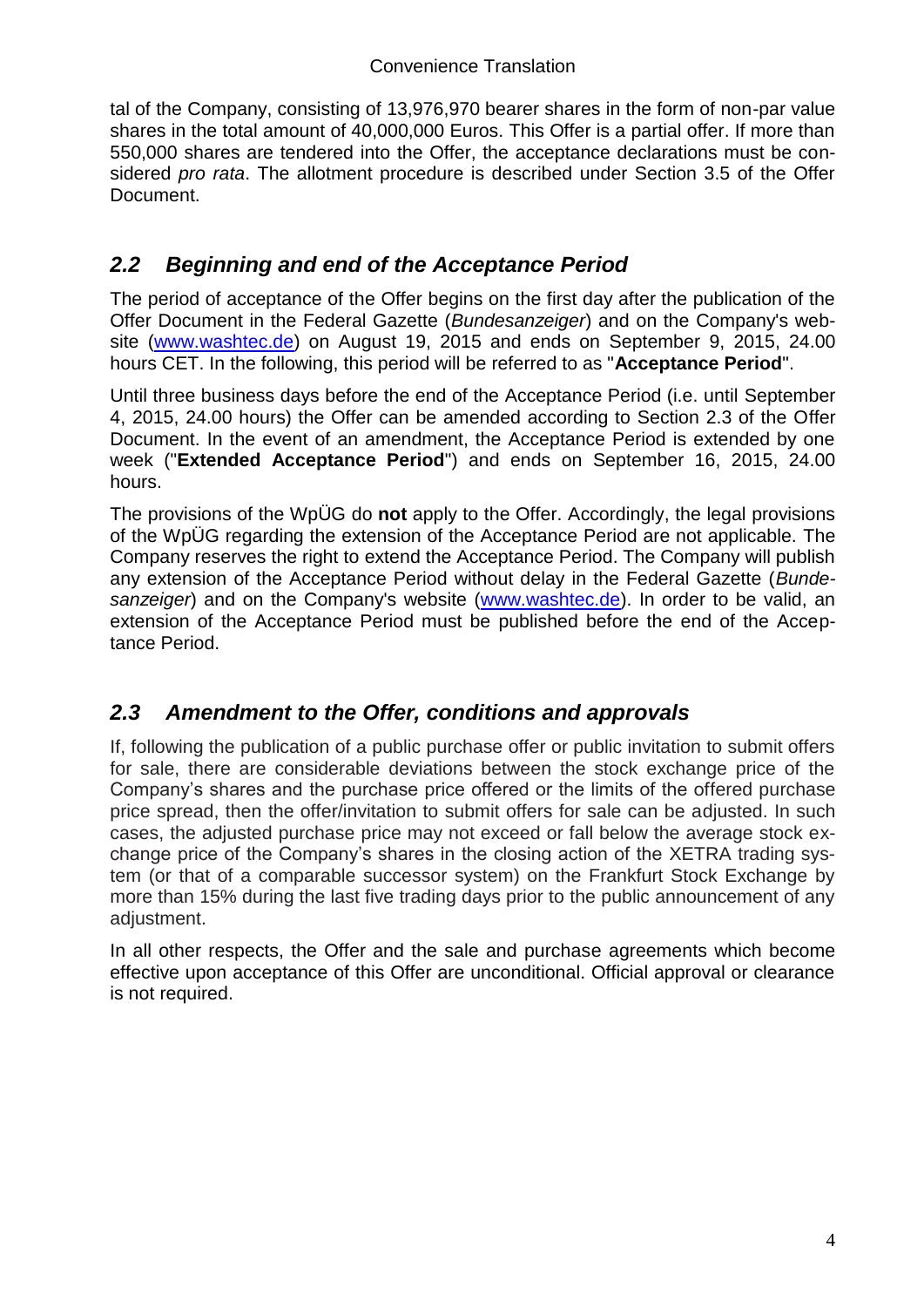# **3. Implementation of the Offer**

### *3.1 Acceptance declaration and book-entry transfer*

The Company has appointed Baader Bank Aktiengesellschaft as the central agent managing the technical settlement of the public share buy-back offer (the "**Central Settlement Agent**").

The Washtec Shareholders may only accept this Offer within the Acceptance Period set forth in Section 2.2 of the Offer Document by submitting a declaration of acceptance to their custodian bank or a custodian securities service provider with registered office in the Federal Republic of Germany or the German branch of a custodian bank or a custodian financial service provider (hereinafter "**Custodian Institute**").

The WashTec Shareholders who intend to accept this Offer for all or a portion of their shares of WashTec AG are further required to

- a) declare their acceptance of this Offer in writing towards their Custodian Institute, and
- b) instruct the respective Custodian Institute to which acceptance of the Offer has been declared pursuant to paragraph a) to effect the book-entry transfers of their WashTec Shares (ISIN DE0007507501 // WKN 750750) in respect of which they wish to accept the Offer to ISIN DE000A161382 // WKN A16 138 at Clearstream Banking AG, which has been set up exclusively for the implementation of this purchase offer.

The declaration of acceptance of this purchase offer will only become valid once the book-entry transfers of the tendered shares under the ISIN DE000A161382 // WKN A16 138 set up for the purpose of implementation of this Offer have been effected. If the declaration of acceptance has been given in writing to the Custodian Institute within the Acceptance Period (Section 2.2 of the Offer Document), the book-entry transfers of the WashTec Shares to ISIN DE000A161382 // WKN A16 138 will be deemed to have been duly effected within the Acceptance Period if the book-entry transfers have been made by the second banking day after the expiry of the Acceptance Period by 18.00 hours (CET) at the latest. The term **Banking Day** shall mean any day on which (i) credit institutes in Frankfurt am Main are open for business and (ii) the Trans-European Automated Real Time Gross Settlement Express Transfer System (TARGET2) or a comparable system is operational.

WashTec Shareholders who hold the WashTec Shares as physical securities (certified share certificates) are requested to additionally note the applicable special instructions under Section 3.6 of the Offer Document.

## *3.2 Further declarations of accepting WashTec Shareholders*

By making a declaration of acceptance of the Offer

a) the accepting Shareholders declare that they accept the offer of the Company to conclude a sale and purchase agreement for the number of WashTec Shares under the terms and conditions of this Offer Document;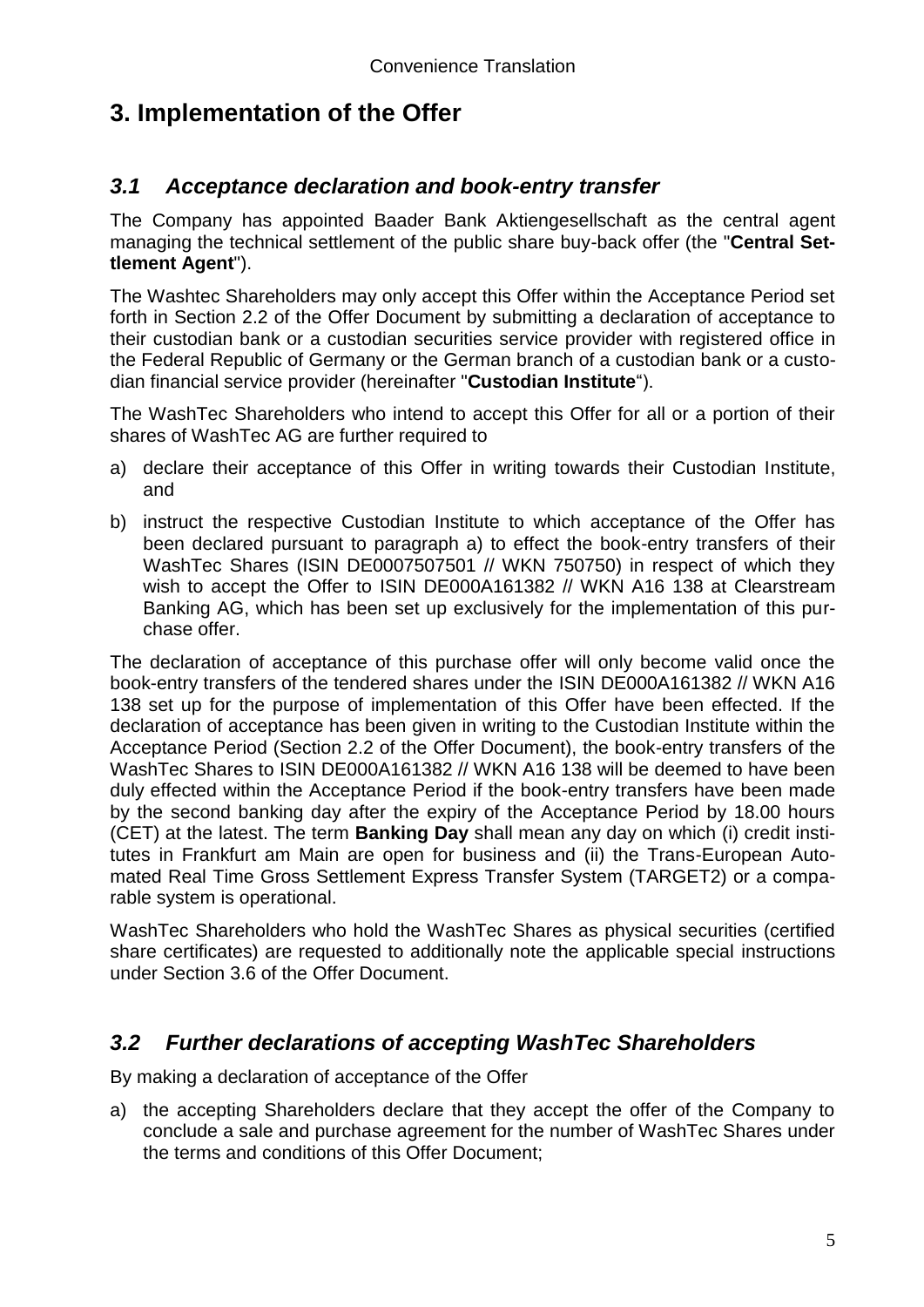- b) the accepting WashTec Shareholders instruct their respective Custodian Institute to (i) leave the shares identified in the declaration of acceptance for the time being in the securities account, but to qualify these WashTec Shares for which they have declared acceptance of this Offer to be booked into ISIN DE000A161382 // WKN A16 138 at Clearstream Banking AG; (ii) to instruct and authorize Clearstream Banking AG, taking into consideration the *pro rata* allotment in case the Offer is oversubscribed (cf. Section 3.5 of the Offer Document), to transfer the shares left in the securities account under ISIN DE000A161382 // WKN A16 138 out of the account of the Custodian Institute without undue delay after the expiry of the Acceptance Period, which, in accordance with Section 3.4 of the Offer Document, is expected to be the fifth Banking Day after the expiry of the Acceptance Period and to make them available to the Central Settlement Agent in its securities account at Clearstream Banking AG for the transfer to WashTec AG;
- c) the accepting WashTec Shareholders instruct and authorize their Custodian Institute and the Central Settlement Agent, both having been released from the prohibition to contract with itself as agent for a third party pursuant to section 181 German Civil Code (*Bürgerliches Gesetzbuch*), to take all necessary or appropriate measures and to make and receive any declarations for the execution of the Offer on the terms and conditions of the Offer Document, in particular to execute the transfer of title of the tendered WashTec Shares to the Company;
- d) the accepting WashTec Shareholders instruct and authorize their Custodian Institute to instruct and authorize Clearstream Banking AG to transmit directly or through the Custodian Institute to the Central Settlement Agent on each trading day information with regard to the number of tendered shares for which book-entry transfers have been made under ISIN DE000A161382 // WKN A16 138 in the Custodian Institute's account with Clearstream Banking AG.
- e) the accepting WashTec Shareholders transfer and transfer title of the tendered WashTec Shares concurrently (*Zug um Zug*) in exchange for payment of the offer price to the Company. If more than 550,000 shares are tendered to the Company, the declaration of transfer of title is subject to the condition precedent of a reduced allotment pursuant to the allotment procedure set forth under Section 3.3 and 3.5 of the Offer Document;
- f) the accepting WashTec Shareholders declare that the tendered WashTec Shares will be solely owned by them and are unencumbered by any third party rights and claims.

The declarations, instructions, orders and authorizations referred to in paragraphs a) to f) are issued irrevocably in the interest of a smooth and expeditious execution of this Offer. WashTec shareholders who have not or will not issue these declarations, instructions, orders and authorizations irrevocably will be treated as not having accepted the Offer.

## *3.3 Legal consequences of the acceptance declaration*

Upon acceptance of the Offer, each accepting WashTec Shareholder and the Company conclude a sale and purchase agreement for the tendered WashTec Shares under the terms and conditions of this Offer Document. In case the sale and purchase offer is ac-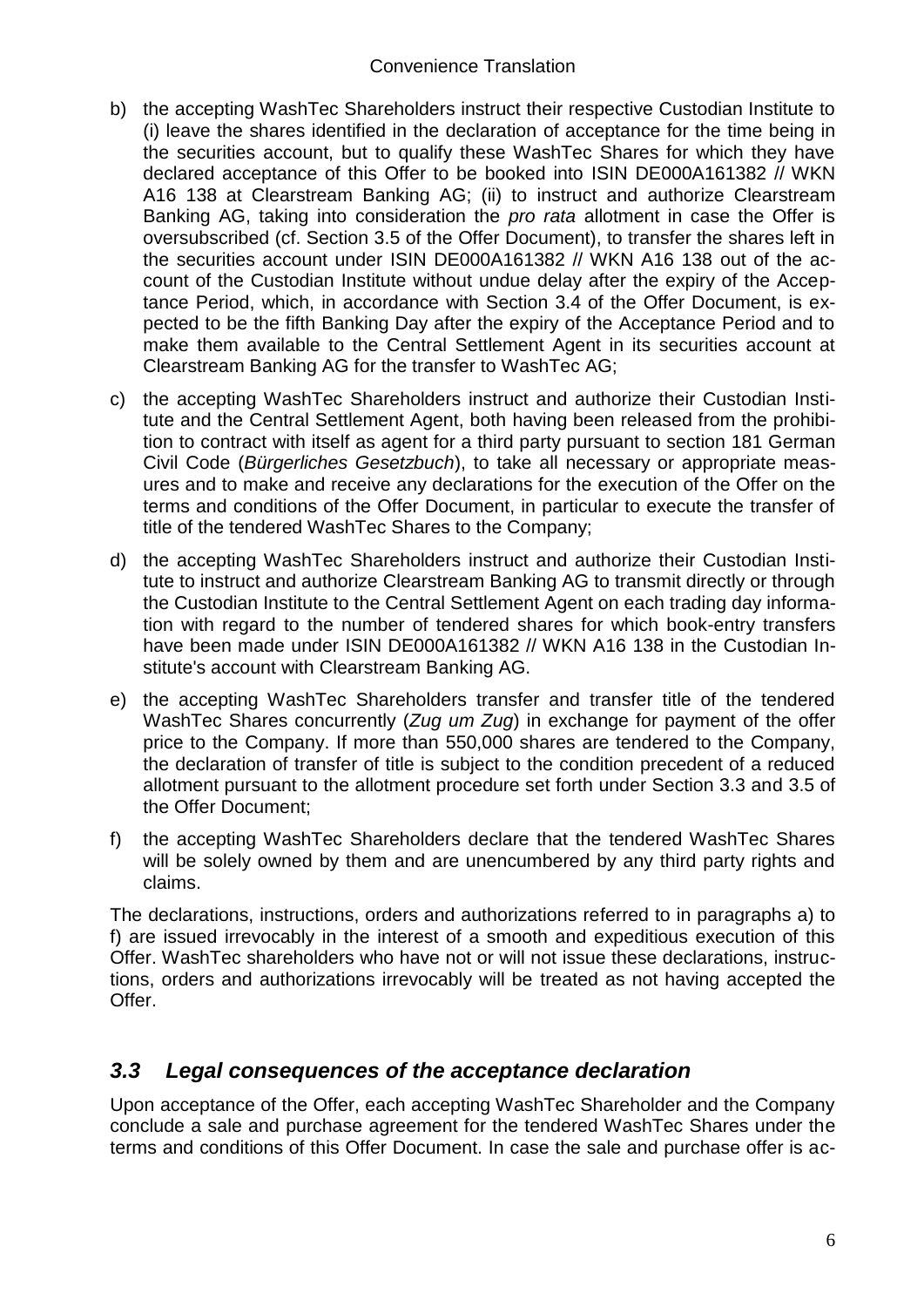cepted for more than 550,000 shares of WashTec AG, the Management Board is entitled to scale down the allotment after the expiry of the Acceptance Period, whereby the share purchase agreements between WashTec AG and its shareholders are changed according to the reduced allotment. The allotment procedure is described in more detail under Section 3.5 of the Offer Document and is part of the subject matter of this Offer.

WashTec Shareholders who transfer their WashTec Shares to the Company in the context of this Offer will not receive any dividends for these shares for the financial year 2015.

## *3.4 Settlement of the Offer and payment of the purchase price*

The purchase price will be paid to the Custodian Institute of the tendering WashTec Shareholders concurrently (*Zug um Zug*) with the transfer of the shares – taking into account the *pro rata* allotment in case the Offer is oversubscribed (cf. Section 3.5 of the Offer Document) – to the securities account of the Settlement Agent at Clearstream Banking AG for the purpose of transferring title of the tendered shares to WashTec AG. To the extent that shares cannot be accepted because of oversubscription of the Offer (cf. Section 3.5 of the Offer Document), the Custodian Institutes shall be instructed to re-transfer the remaining shares tendered for acceptance to the original ISIN DE0007507501 // WKN 750750.

With regard to such shares for which the Offer was accepted during the Acceptance Period, the purchase price is expected to be transferred on the fifth Banking Day after the expiry of the – as the case may be, extended (cf. Section 2.2 of the Offer Document) – Acceptance Period to the Custodian Institute. If the Offer is oversubscribed (cf. Section 3.5 of the Offer Document), the payment of the purchase price, which has to be made without undue delay also in this case, may be delayed for technical reasons for a few days. WashTec AG will have performed its obligation to pay the purchase price in accordance with this Offer upon the credit entry (*Gutschrift)* being made to the relevant Custodian Institute. The relevant Custodian Institute is responsible to credit the payment to each accepting shareholder concerned.

### *3.5 Allotment in case the Offer is oversubscribed*

The Offer relates to up to a total of 550,000 shares of WashTec AG. This corresponds to approx. 3.94 % of the Company's share capital amounting to 40,000,000 Euros.

If, in the context of this Offer, declarations of acceptance for more than 550,000 shares of WashTec AG are being submitted via the Custodian Institute, the following shall apply:

The Company exercises the possibility of preferential acceptance of small quantities of up to 100 tendered shares per shareholder as provided by the authorization of the Shareholders' Meeting of 15 May 2013, i.e. the demand of shareholders tendering up to 100 WashTec Shares is not being scaled down (*repartiert*) in case the Offer is oversubscribed.

The declarations of acceptance submitted by shareholders tendering more than 100 WashTec Shares are considered in proportion to each shareholder's current sharehold-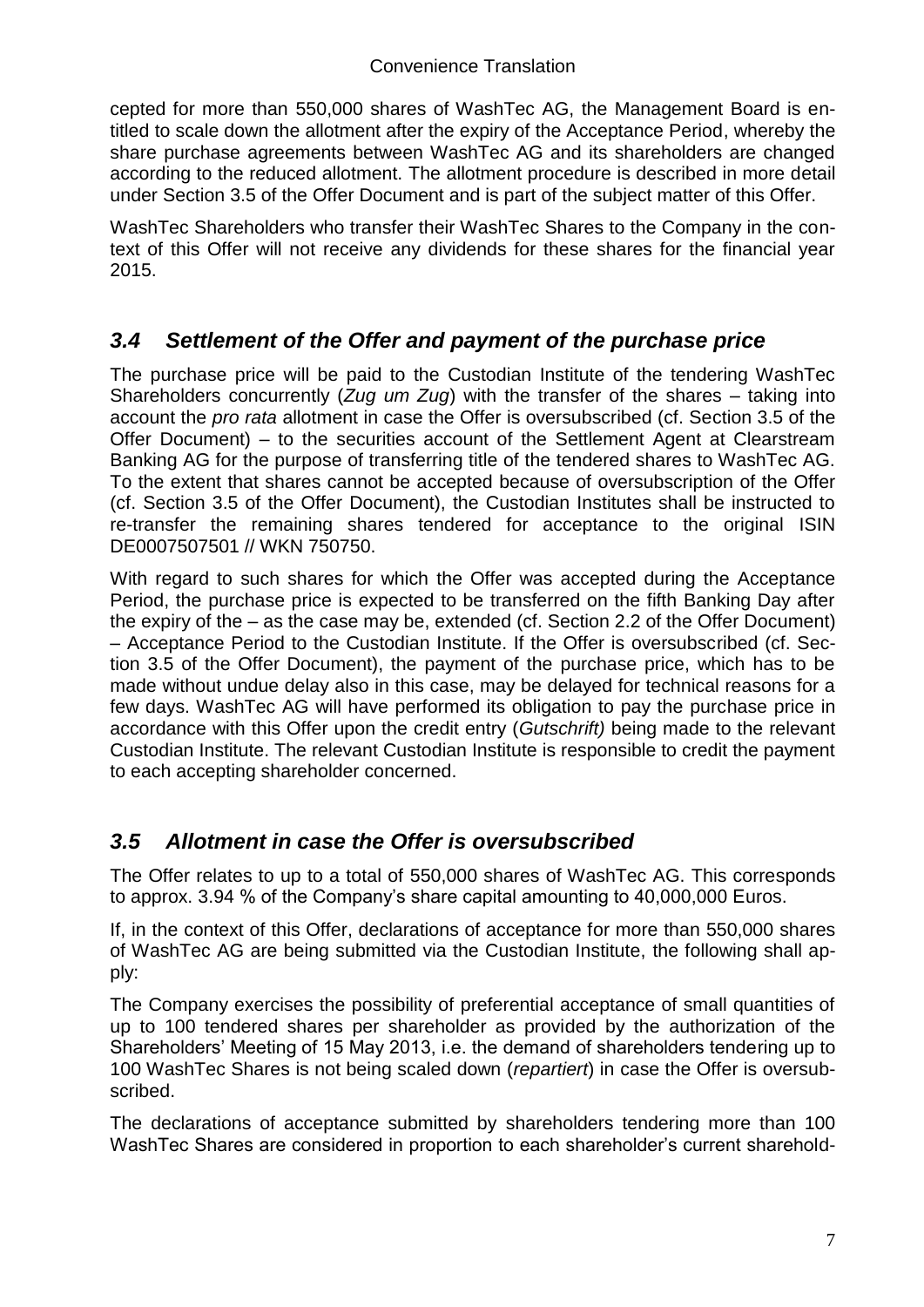ing. Here, the total number of shares, the acquisition of which is the subject matter of this Offer (550,000 shares), minus the total number of shares not scaled down, which have been accepted by shareholders in quantities up to 100 shares (together the "**Reduced Total Number**") are set in proportion to the total number of tendered WashTec Shares, minus the total number of shares not scaled down which have been accepted by shareholders in quantities up to 100 shares (together the "**Reduced Tendered Total Number**"). In this case, the Company acquires from each shareholder the *pro rata*  amount of the tendered shares. The result of the calculation is rounded to the next natural number. Fractions are not considered.

Sample calculation for a *pro rata* acceptance:

1,000,000 WashTec Shares are tendered, 40,000 shares thereof are attributable to shareholders having tendered up to 100 shares. The Reduced Tendered Total Number thus corresponds to 960,000 shares. This number is set in proportion to the Reduced Total Number, in this case 510,000 shares. The acceptance rate (*Annahmequote*) of shareholders having accepted more than 100 WashTec Shares would – in accordance with this hypothetical sample calculation – amount to 53,13 %. A shareholder who had accepted the Offer for 3,000 WashTec Shares would be considered with 1,593 shares (3,000 shares \* 510,000 shares: 3,900,000 shares = 1,593.75 shares, rounded down, this amounts to 1,593 shares)). A shareholder who had accepted the Offer for 80 shares would be considered with 80 shares, since up to a number of 100 shares a scale down will not be affected.

## *3.6 Particularities of physical securities*

WashTec Shareholder who hold WashTec Shares as physical securities (certified share certificates) have to take special precautions if they wish to accept the Tender Offer.

The acceptance of the Tender Offer requires that the physical securities are first admitted for collective safe custody. To this end, these WashTec Shareholders will be asked to submit the share certificates together with dividend coupons and renewal coupons to a Custodian Institute during normal business hours. Only after corresponding security account credit of the shares may the WashTec Shareholder accept the Tender Offer pursuant to the usual process. Due to the time-consuming process in the acceptance of the offer for physical securities, it is recommended that these be submitted at least 10 days before expiry of the Acceptance Period; timely consultation with the Custodian Institute is recommended.

## *3.7 No trading in tendered shares*

Trading in the tendered shares under ISIN DE000A161382 // WKN A16 138 is not envisaged. Shareholders accepting this Offer may therefore not sell those shares via the stock exchange for which book-entry transfers have been effected until the potential book-entry re-transfers of the oversubscribed shares have been made to the original ISIN DE0007507501 // WKN 750750, irrespective of whether or not the shares are transferred by way of allotment or are re-transferred in part due to a potential oversubscription after the expiry of the Acceptance Period. Trading in the shares of WashTec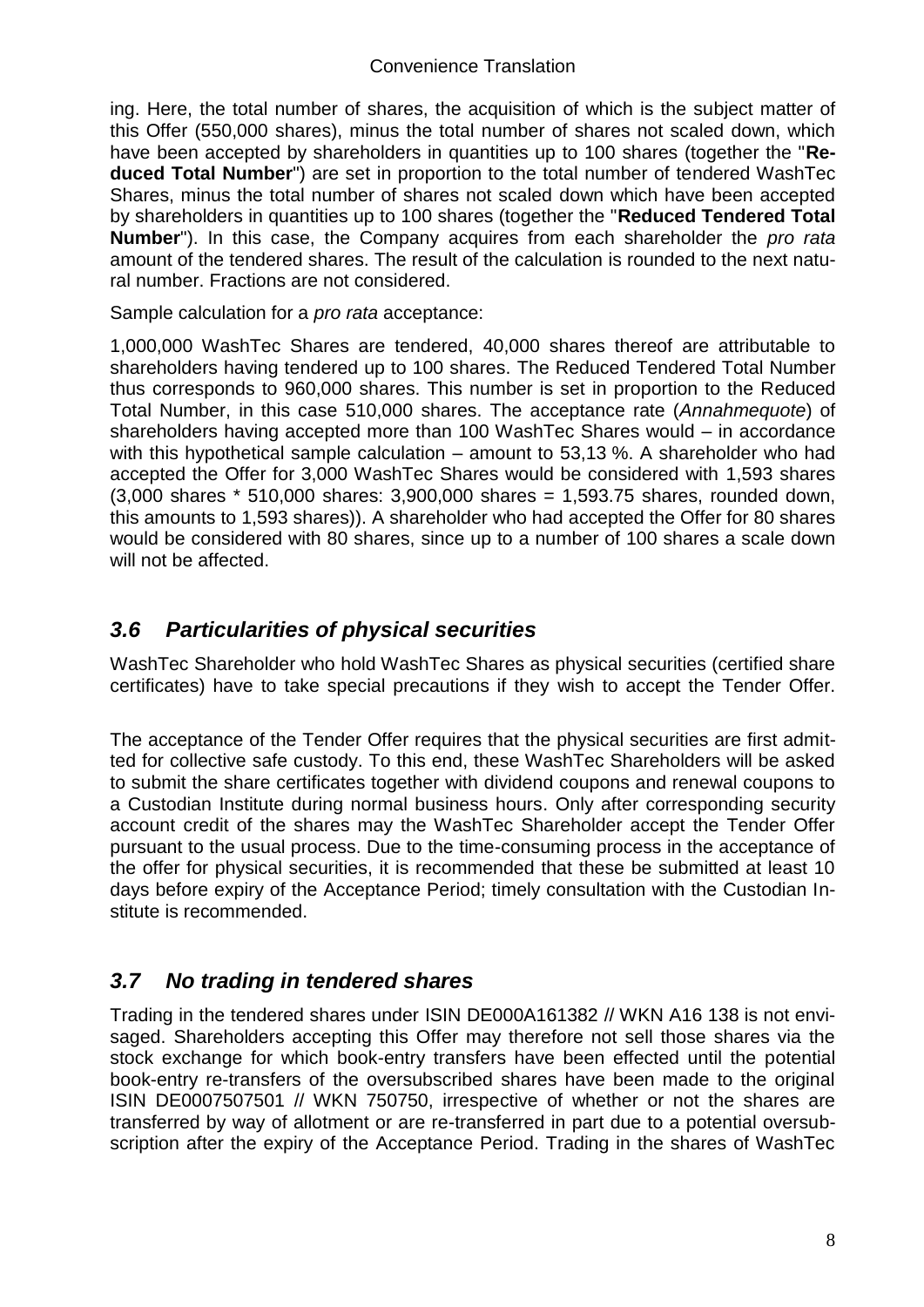AG under ISIN DE0007507501 // WKN 750750 shall remain unaffected.

### *3.8 Costs and expenses*

All costs accruing with regard to the acceptance of the Offer and the book-entry transfers of the WashTec Shares, in particular the costs, expenses and fees charged by the Custodian Banks are to be borne by the WashTec Shareholders.

A contractual right of rescission arising from the agreement concluded by the acceptance of this Offer does not exist.

# **4. Basis of the public tender offer to repurchase shares**

### *4.1 Capital structure and authorization of the Management Board to repurchase shares*

Currently, the Company's share capital amounts to 40,000,000 Euros and is divided into 13,976,970 bearer shares in the form of non-par value shares, each share representing a proportionate amount of the WashTec AG share capital of approx. 2.86 Euros. As of August 14, 2015, the Company holds 44,658 own shares. This corresponds to approximately 0.32 % of the current share capital of the Company. The WashTec Shares (ISIN DE0007507501) are traded on the regulated market (Prime Standard) of the Frankfurt Stock Exchange.

(a) Authorization by the Shareholders' General Meeting of 15 May 2013

On 15 May 2013, the Shareholders' Meeting of WashTec AG authorized the Company according to item 7 of the agenda to acquire own shares as follows:

#### *a) "Authorization to acquire own shares*

*The Company is authorized in accordance with section 71 para 1 no. 8 of the German Stock Corporation Act (Aktiengesetz, AktG), in the period up to 14 May 2016, to acquire own shares accounting for up to an equivalent to no more than 10% of its current share capital of EUR 40,000,000.00 for purposes other than trading in own shares.* 

*The Management Board can opt to acquire these shares via the stock exchange, by means of a public purchase offer to all shareholders, or by means of a public invitation to submit offers for sale aimed at all shareholders.*

*If the shares are acquired via the stock exchange, the consideration paid by the Company for each share (excluding ancillary acquisition costs) may not exceed or fall below the average stock exchange price of the Company's shares in the closing Xetra auction (or that of a comparable successor system) on the Frankfurt Stock Exchange by more than 10% during*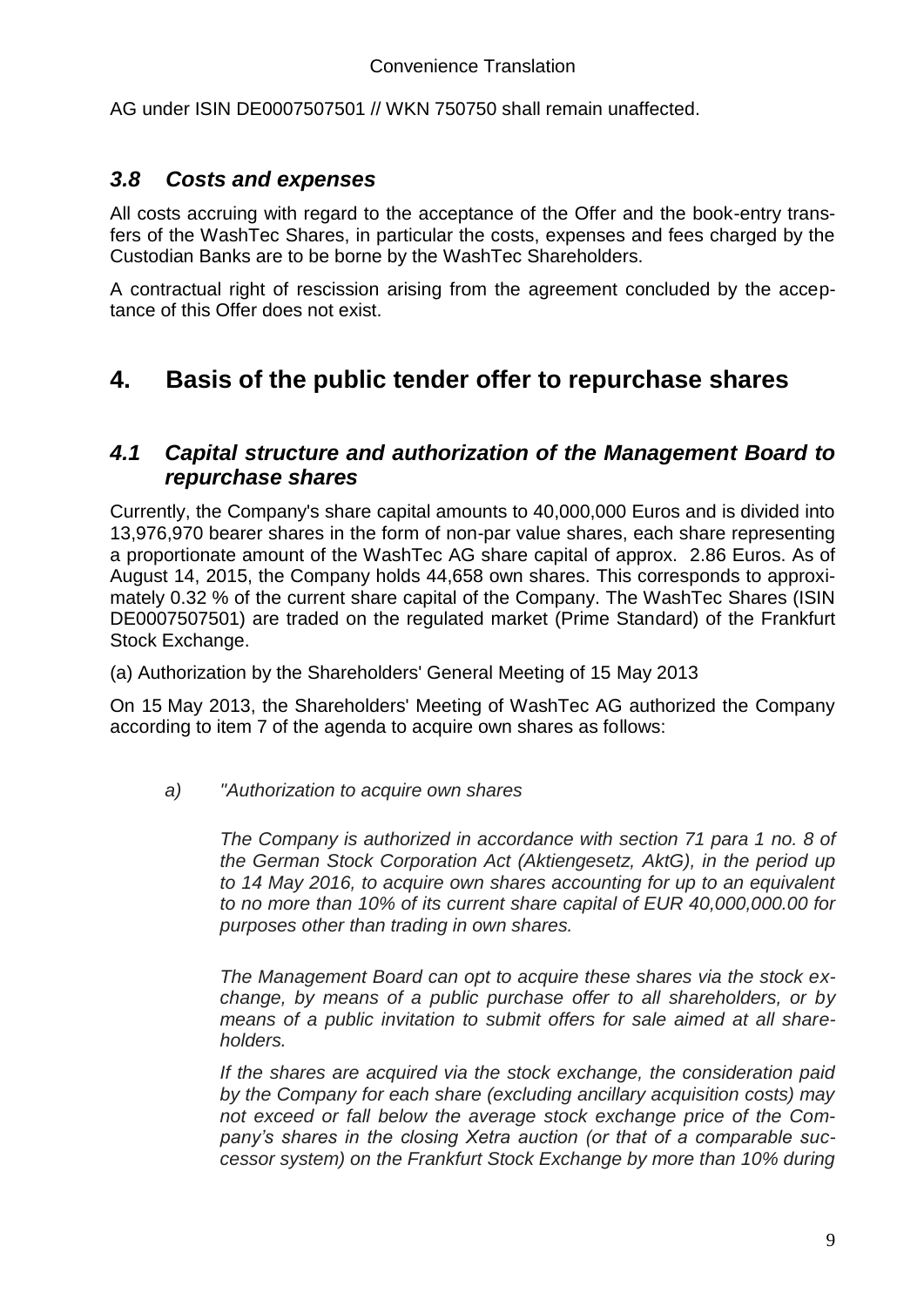*the last five exchange trading days prior to the acquisition of the shares.*

*If the shares are acquired by means of a public purchase offer to all shareholders or by means of a public invitation to submit offers for sale aimed at all shareholders, the purchase price offered or the limits of the purchase price spread for each share (excluding ancillary acquisition costs) may not exceed or fall below the average stock exchange price of the Company's shares in the closing Xetra auction (or that of a comparable successor system) on the Frankfurt Stock Exchange by more than 15% during the last five exchange trading days prior to the day on which the public purchase offer or public invitation to offer is officially announced. If, following the publication of a public purchase offer or public invitation to submit offers for sale, there are considerable deviations between the stock exchange price of the Company's shares and the purchase price offered or the limits of the offered purchase price spread, then the offer/invitation to submit sale offers can be adjusted. In such cases, the adjusted purchase price may not exceed or fall below the average stock exchange price of the Company's shares in the closing Xetra auction (or that of a comparable successor system) on the Frankfurt Stock Exchange by more than 15% during the last five exchange trading days prior to the public announcement of any adjustment.*

*If the public offer is oversubscribed or in the event that an invitation to submit offers for sale results in the submission of several offers of equal value and that not all such offers are accepted, acceptance must be effected in accordance with ratios. This may involve the preferential acquisition or preferential acceptance of small quantities of up to 100 of the Company's shares offered for acquisition per shareholder. The public offer or invitation to submit such offers may provide for further terms and conditions. […]"*

The unabbreviated text of the authorization of the Shareholders' Meeting on 15 May 2013, is available in the internet at [www.washtec.de.](http://www.washtec.de/)

### *4.2 Resolution by the Management Board and the Supervisory Board on the exercise of the authorization by the Shareholders' Meeting*

The Management Board and the Supervisory Board of the Company have decided on August 14, 2015 to exercise the authorization of the Shareholders' Meeting described under 4.1 in such manner that the Company directs a public sale and purchase offer in the volume set forth in 2.1 to its shareholders. The Company exercises the possibility of preferential acceptance of small quantities of up to 100 tendered shares per shareholder as provided by the authorization of the Shareholders' Meeting.

The text of the corresponding Ad hoc Announcement dated August 14, 2015 as well as the notification is available at [www.washtec.de.](http://www.washtec.de/)

The public share buy-back offer has been resolved because of the positive business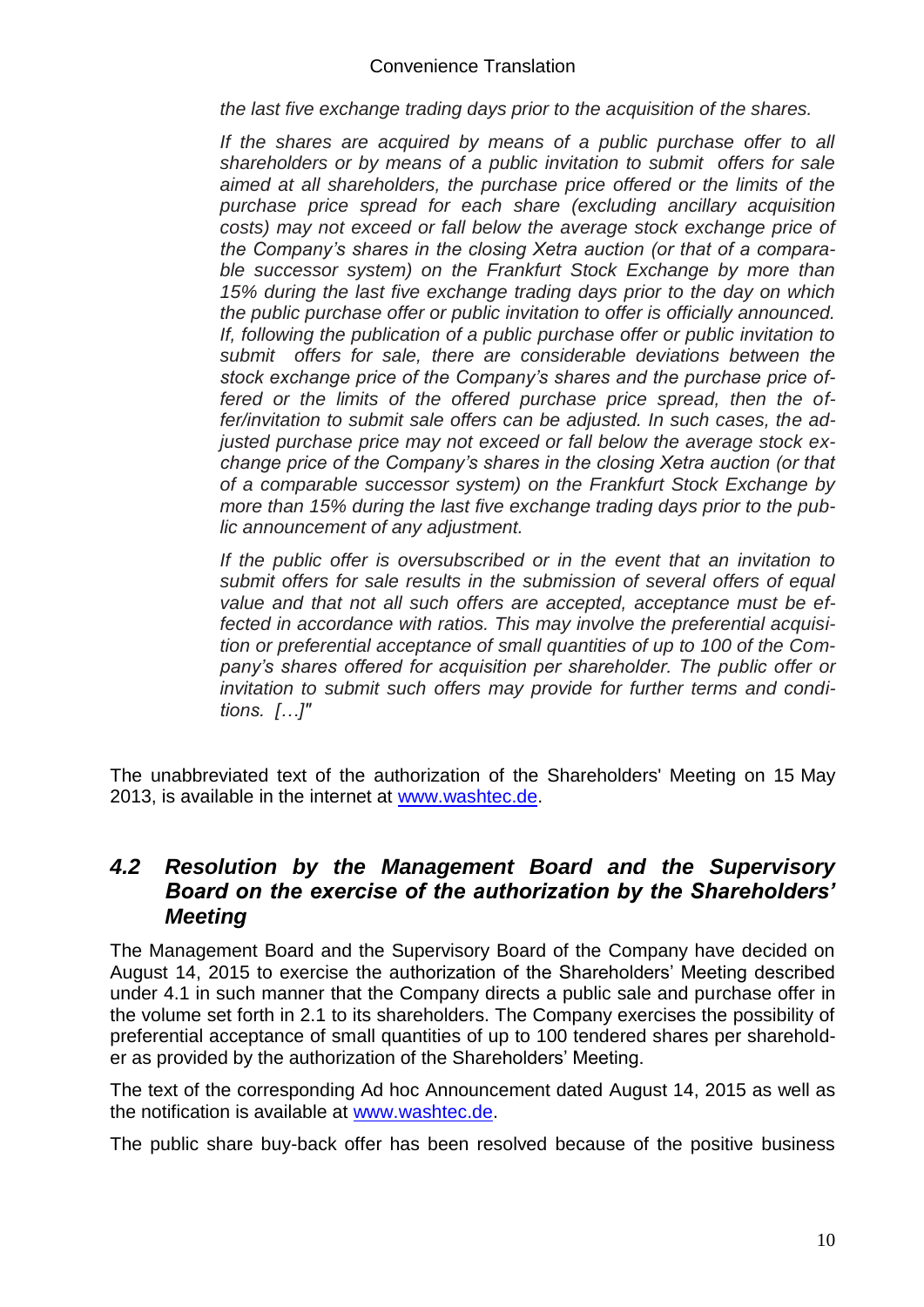development and the positive forecast for the fiscal year of 2015 as communicated.

# **5. Information on the offer price**

The offer price for a bearer share with non-par value of WashTec AG amounts to 23.20 Euros.

In fixing the offer price, the Company abided by the provisions governing the determination of the purchase price contained in the authorization of the Shareholders' Meeting as of 15 May 2013. Pursuant to these provisions, in the event of a public purchase offer to all shareholders or of a public invitation to all shareholders to submit offers for sale, the offered purchase price or the limits of the price range per share (excluding ancillary acquisition costs) must not exceed or fall below the arithmetic mean of the closing price quoted for shares of the Company on the XETRA trading system (or a functionally comparable successor system replacing the XETRA system) of the Frankfurt Stock Exchange by more than 15 % during the last five trading days preceding the date of the public announcement of the Offer or the public invitation to submit offers for sale.

The time period which is decisive for the determination of the offer price therefore comprises the stock exchange trading days August 7, 2015 until August 13, 2015. On these days, the closing prices quoted for the WashTec Share in the floortrading of the Frankfurt Stock Exchange were the following:

| Date            | Closing price |
|-----------------|---------------|
| August 7, 2015  | 21.770 Euros  |
| August 10, 2015 | 22.100 Euros  |
| August 11, 2015 | 22,000 Euros  |
| August 12, 2015 | 20.895 Euros  |
| August 13, 2015 | 21.525 Euros  |

The arithmetic average resulting from this amounts to 21.658 Euros.

The offer price of 23.20 Euros thus includes a premium in the amount of about 7.12% and, hence, lies within the scope determined in the authorization of the Shareholders' Meeting as of 15 May 2013. As compared to the closing price as of August 13, 2015 (21.525 Euros), the premium amounts to about 7.78 %.

The Company reserves the right to change the offer price in accordance with Section 2.3 of the Offer Document.

# **6. Situation of Shareholders who do not accept the Offer**

The current market price of the WashTec Share could be influenced be the fact that on August 14, 2015 the Company has announced its decision to submit this Offer with an offer price of 23.20 Euros per share. It is uncertain whether the WashTec Share's market price will remain at its current level and how it will develop after the expiry of the Acceptance Period. It cannot be excluded that, following implementation of the Offer and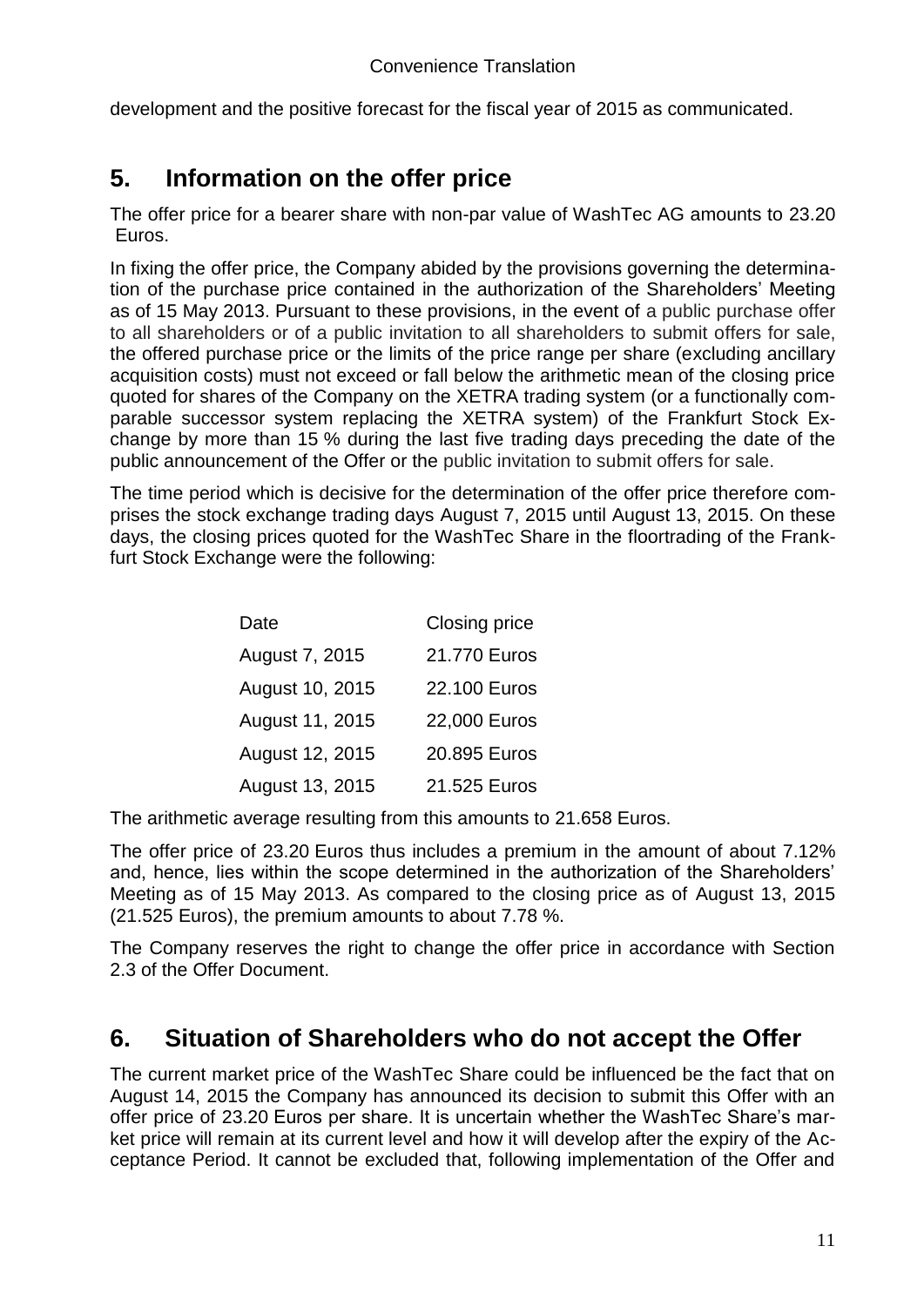depending on the acceptance rate, the supply of and demand for shares will be lower than today and therefore have a negative impact on the trading liquidity of the WashTec share. A potential restriction in trading liquidity could also lead to greater market price fluctuations than in the past.

WashTec Shares which are acquired in the context of this Offer will become own shares of the Company. No rights, in particular no voting rights or dividend rights arise out of own shares of the Company. The influence of WashTec Shareholders (based on their status as members) who do not accept this Offer increases accordingly and the participation of each shareholder is given more weight in proportion.

# **7. Development of the portfolio of own shares**

As of August 14, 2015, WashTec AG directly holds 44,658 own shares. This corresponds to approx. 0.32 % of the Company's share capital. Following the successful and full completion of the share buy-back offer, the portfolio of own shares held by WashTec AG would increase to 594.658 shares. This corresponds to approx. 4.25 % of the Company's share capital.

# **8. Tax Advice**

Before accepting the Offer, WashTec Shareholders are advised to obtain advice with respect to tax law, taking into account their individual tax circumstances.

# **9. Other publications**

WashTec AG will publish the results of the Offer on the Company's website at [www.washtec.de,](http://www.washtec.de/) to be expected two Banking Days before payment of the purchase price. In case the Offer is oversubscribed (cf. Section 3.5 of the Offer Document) the Company will also – as soon as possible – publish the ratio of allotment (*Zuteilungsquote*) according to which the declarations of acceptance will be taken into account.

All publications and other notifications by the Company in connection with the Tender Offer, to the extent no further-reaching disclosure requirements exist, will be published exclusively on the Company's website at [www.washtec.de.](http://www.washtec.de/)

# **10. Applicable law and jurisdiction**

This Offer and the sale and purchase agreements concluded on the basis of this Offer are governed exclusively by German law.

If a WashTec Shareholder is a tradesman (*Kaufmann*), a legal person of public law or a separate fund (*Sondervermögen*) governed by public law, the sole jurisdiction shall be Augsburg, the Company's registered office, for all claims arising from or in connection with this Offer and the share purchase and transfer agreements realized due to acceptance of this Offer. To the extent legally permissible, the same shall apply with regard to